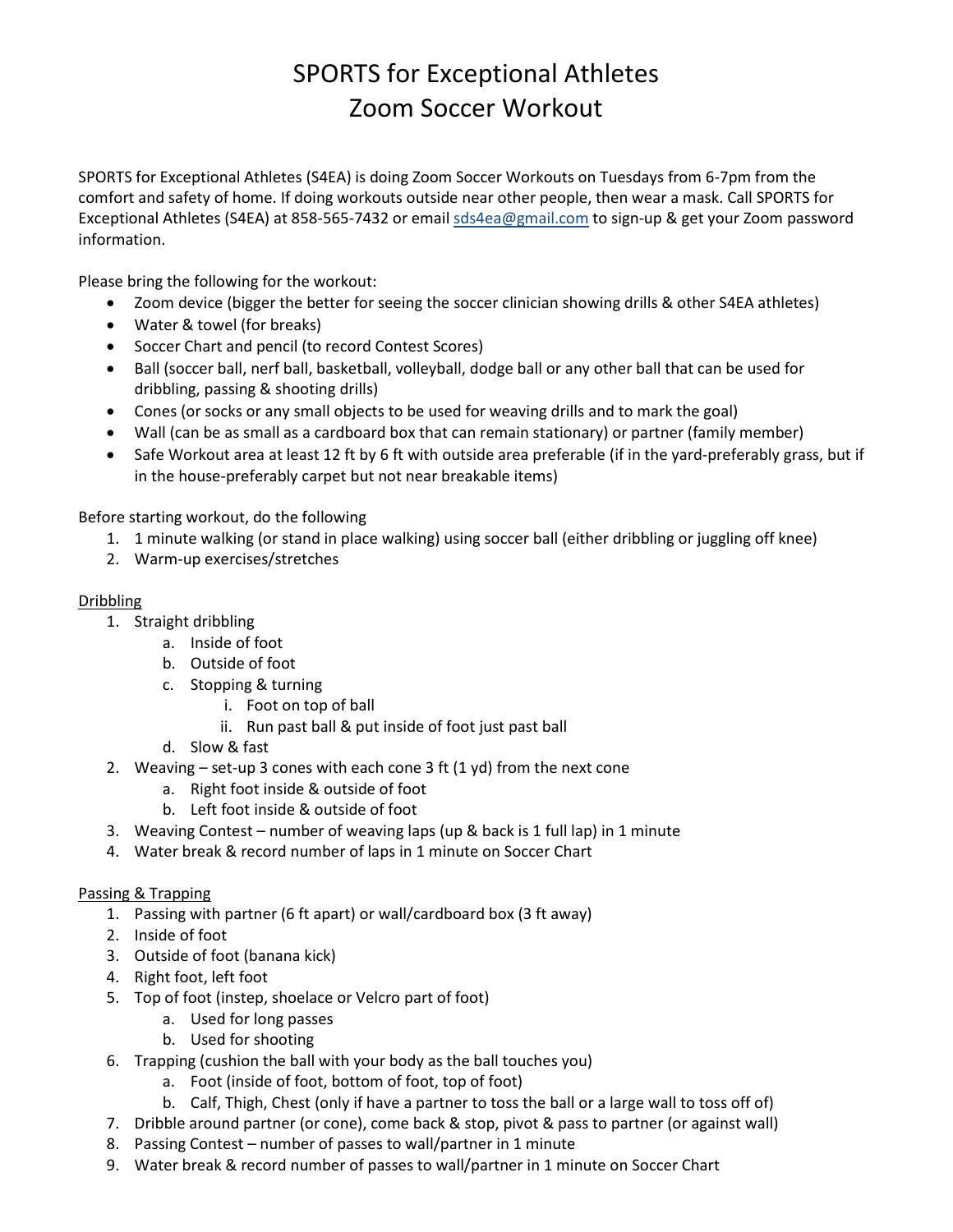### SPORTS for Exceptional Athletes Zoom Soccer Workout

#### Ball Juggling

- 1. Knee
	- a. Start with ball in hand, drop ball to knee while knee goes up to hit ball & then catch ball
	- b. Right knee
	- c. Left knee
	- d. Alternate right & left knee
	- e. Try hitting ball with knee 2 times (or more) before catching ball
- 2. Foot same drills as knee but with the foot
- 3. Head (no heading drills if positive for Atlantoaxial Subluxation, for others heading drills are optional)
	- a. Use forehead (not top of head)
	- b. As ball comes toward head, head should be going toward ball
- 4. Ball Juggle Contest total number of ball juggles done in 1 minute (knee, foot, head, or combination)
- 5. Water break & record number of ball juggles done in 1 minute on Soccer Chart

#### **Shooting**

- 1. If outside in open space, practice shooting from various spots (penalty shot, dribble & shoot, give & go & shoot, etc.)
- 2. Shoot on Goal (Penalty Shot) Contest in 10 attempts
	- a. Number of goals (10 ft goal) in 10 tries from 12 yards (36 ft) out if outside in open space
	- b. Number of accurate passes into goal (2 ft goal) in 10 tries from 10 ft out if in small indoor area
- 3. Water break & record number of goals out of 10 tries on Soccer Chart

#### Final Competition

- 1. Modified Knock-out/Horse-Cow-I
	- a. If want to split into several groups, one group-inside shooters, second group-outside shooters, third group-outside soccer goal. Or, can do groups based on ability levels.
	- b. Set-up Zoom order for shooting.
	- c. 1<sup>st</sup> person shoots, then 2<sup>nd</sup> person shoots. If 1<sup>st</sup> person makes goal and 2<sup>nd</sup> person misses goal, then 2<sup>nd</sup> person is out.
	- d. Continue process with  $3<sup>rd</sup>$  person. Basically, if person before you makes goal, then you must make goal to stay in. If person before you does not make goal, then you automatically are in whether you make or miss goal.
	- e. Continue until only one person left who is the winner.
- 2. Water break & winner marks on Soccer Chart

After workout, do the following

- 1. 1 minute walking (or stand in place walking) using soccer ball (either dribbling or juggling off knee)
- 2. Cool-down exercises/stretches (same as warm-up exercises/stretches but no sit-ups or push-ups)

Talk with each other, give suggestions, other tips, or ideas

\*For S4EA athletes participating each week and filling out your Zoom Soccer Contest Chart, you will be awarded a ribbon at the end of the season.